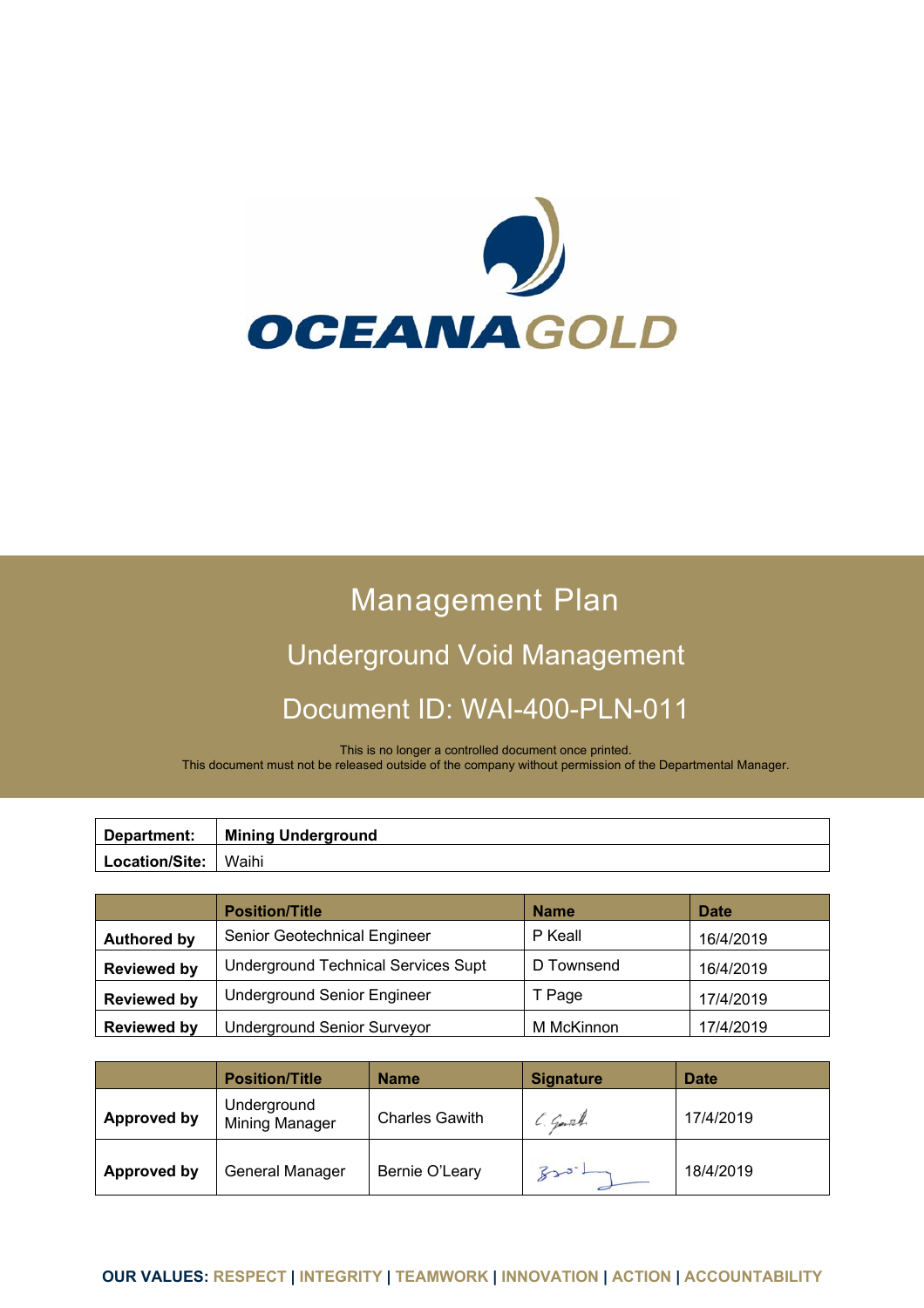

# **Document Approval - Version 5.0 Final**

Prepared By: Peter Keall Senior Technical Engineer

Reviewed By: David Townsend **Underground Technical Services Superintendent** 

Approved By:

6 Garah 

**Charles Gawith Underground Mine Manager** 

 $300.1$ 

Bernie O'Leary **General Manager** 

Certified By:

 $24/4/2019$ . . . . . . . . . . . . . . .

**Mark Buttimore** for Hauraki District Council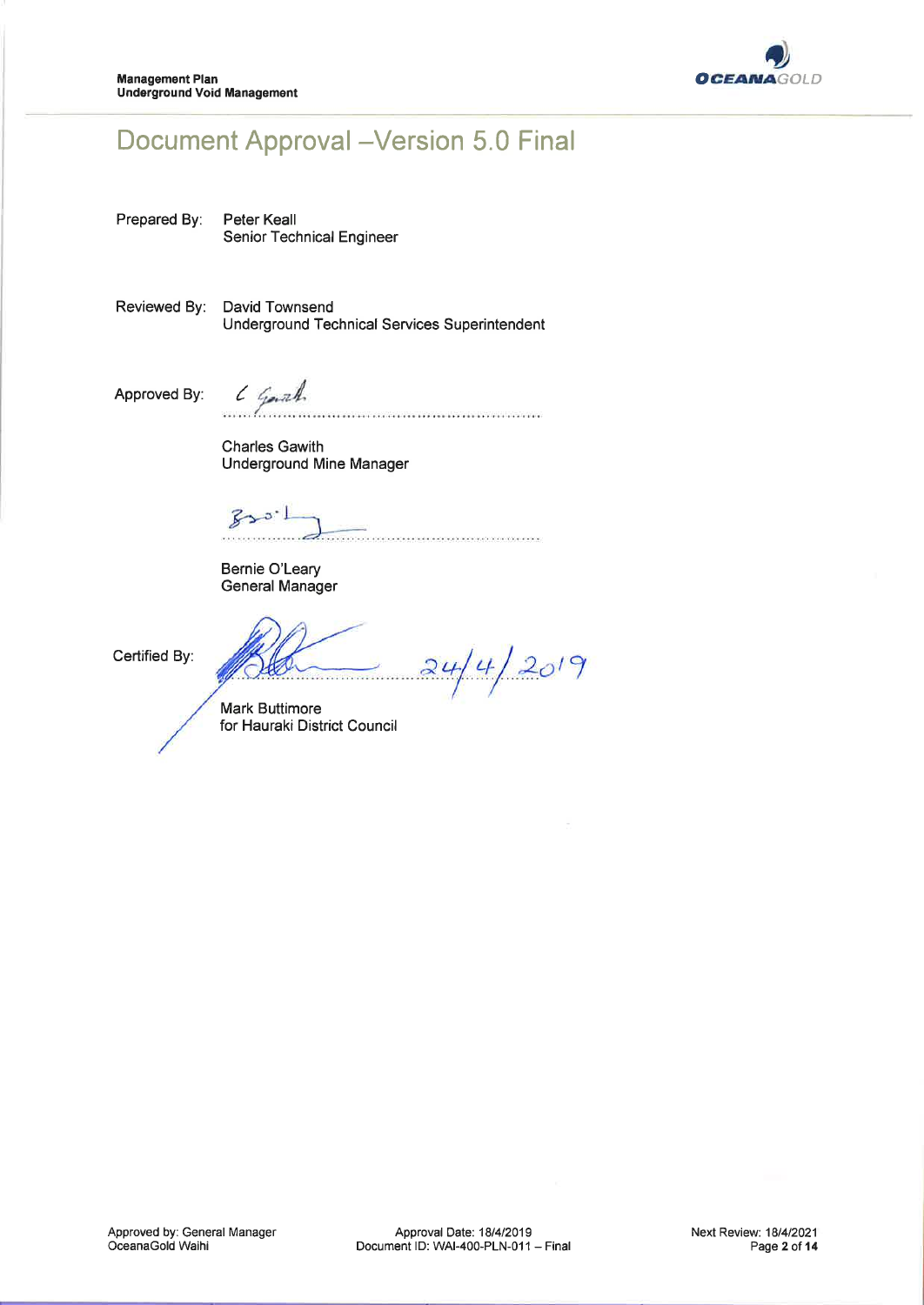

# Document Issuance and Revision History

# **Procedure Name: Underground Void Management Document ID: WAI-400-PLN-011**

| <b>Revision</b><br>No. | <b>Revision</b><br><b>Date</b> | <b>Section</b> | Page    | <b>Description of Issuance or Revision</b>                                                           | <b>Effective</b><br>Date |
|------------------------|--------------------------------|----------------|---------|------------------------------------------------------------------------------------------------------|--------------------------|
| 1.0                    | 18 Nov 16                      |                |         | New document prepared for SUPA                                                                       | 19/11/2016               |
| 2.0                    | 25 July 17                     | Various        | Various | Document updated to reflect changed<br>SUPA consent conditions and MDDP<br>consent                   | 26/7/2017                |
| 3.0                    | 27 Feb. 18                     | various        |         | Surface Monitoring (Section 6) and<br>Scheduled update. Table 3 (probe<br>drilling summary) replaced | 9/3/2017                 |
| 4.0                    | March 19                       | All            |         | Updated for Mining in areas of historical<br>workings<br>Major review for Martha underground         | 25/03/19                 |
| 5.0                    | April 19                       | All            |         | Updated following review by HDC and<br>minor edits - Final version                                   | 18/4/2019                |
|                        |                                |                |         |                                                                                                      |                          |
|                        |                                |                |         |                                                                                                      |                          |
|                        |                                |                |         |                                                                                                      |                          |
|                        |                                |                |         |                                                                                                      |                          |
|                        |                                |                |         |                                                                                                      |                          |
|                        |                                |                |         |                                                                                                      |                          |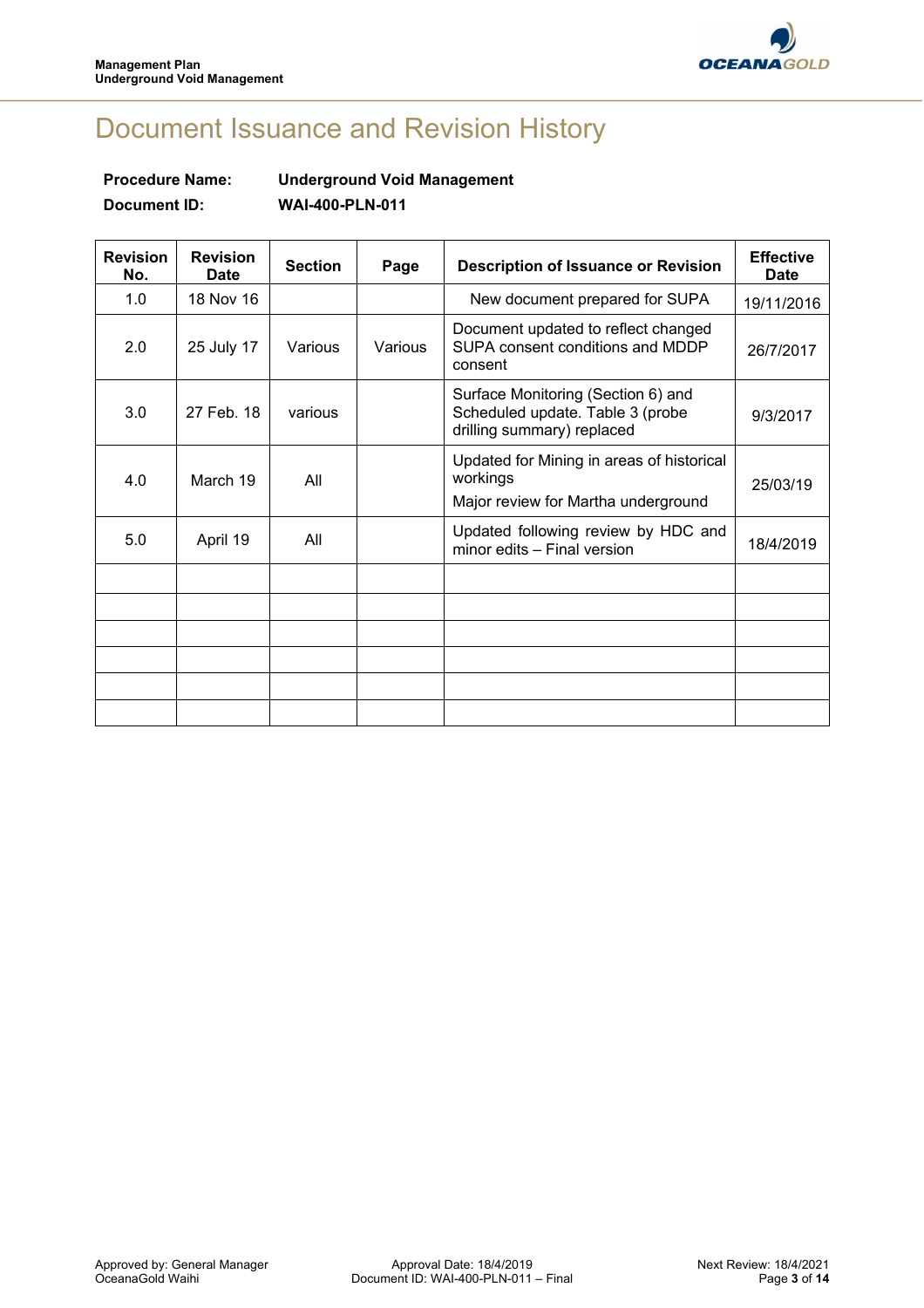

# Table of Contents

| 1                       |     |                                                                          |                                                                      |  |  |  |
|-------------------------|-----|--------------------------------------------------------------------------|----------------------------------------------------------------------|--|--|--|
| $\mathbf{2}$            |     |                                                                          |                                                                      |  |  |  |
| 3                       |     |                                                                          |                                                                      |  |  |  |
|                         | 3.1 |                                                                          | Land Use Condition for Land Use Consent LUC 202.2018.00000857.001  6 |  |  |  |
| $\overline{\mathbf{4}}$ |     |                                                                          |                                                                      |  |  |  |
| 5                       |     | <b>IDENTIFICATION OF VOIDS AND MANAGEMENT OF HISTORICAL VOID MODEL 7</b> |                                                                      |  |  |  |
| 6                       |     | PLANNING AND DESIGN OF INTERACTIONS WITH HISTORICAL VOIDS 7              |                                                                      |  |  |  |
| 7                       |     |                                                                          |                                                                      |  |  |  |
| 8                       |     |                                                                          |                                                                      |  |  |  |
|                         | 8.1 |                                                                          |                                                                      |  |  |  |
|                         |     | 8.1.1                                                                    |                                                                      |  |  |  |
|                         |     | 8.1.2                                                                    |                                                                      |  |  |  |
|                         |     | 8.1.3                                                                    |                                                                      |  |  |  |
|                         |     | 8.1.4                                                                    |                                                                      |  |  |  |
|                         |     | 8.1.5                                                                    |                                                                      |  |  |  |
|                         |     | 8.1.6                                                                    |                                                                      |  |  |  |
|                         |     | 8.1.7                                                                    |                                                                      |  |  |  |
|                         |     | 8.1.8                                                                    |                                                                      |  |  |  |
|                         |     | 8.1.9                                                                    |                                                                      |  |  |  |
|                         |     | 8.1.10                                                                   |                                                                      |  |  |  |
|                         |     | 8.1.11                                                                   |                                                                      |  |  |  |
|                         |     | 8.1.12                                                                   |                                                                      |  |  |  |
| 9                       |     | PREVENTATIVE AND MITIGATION ACTIONS FOR PROTECTING THE UPPER AQUIFER. 13 |                                                                      |  |  |  |
| 10                      |     |                                                                          |                                                                      |  |  |  |
| 11                      |     |                                                                          |                                                                      |  |  |  |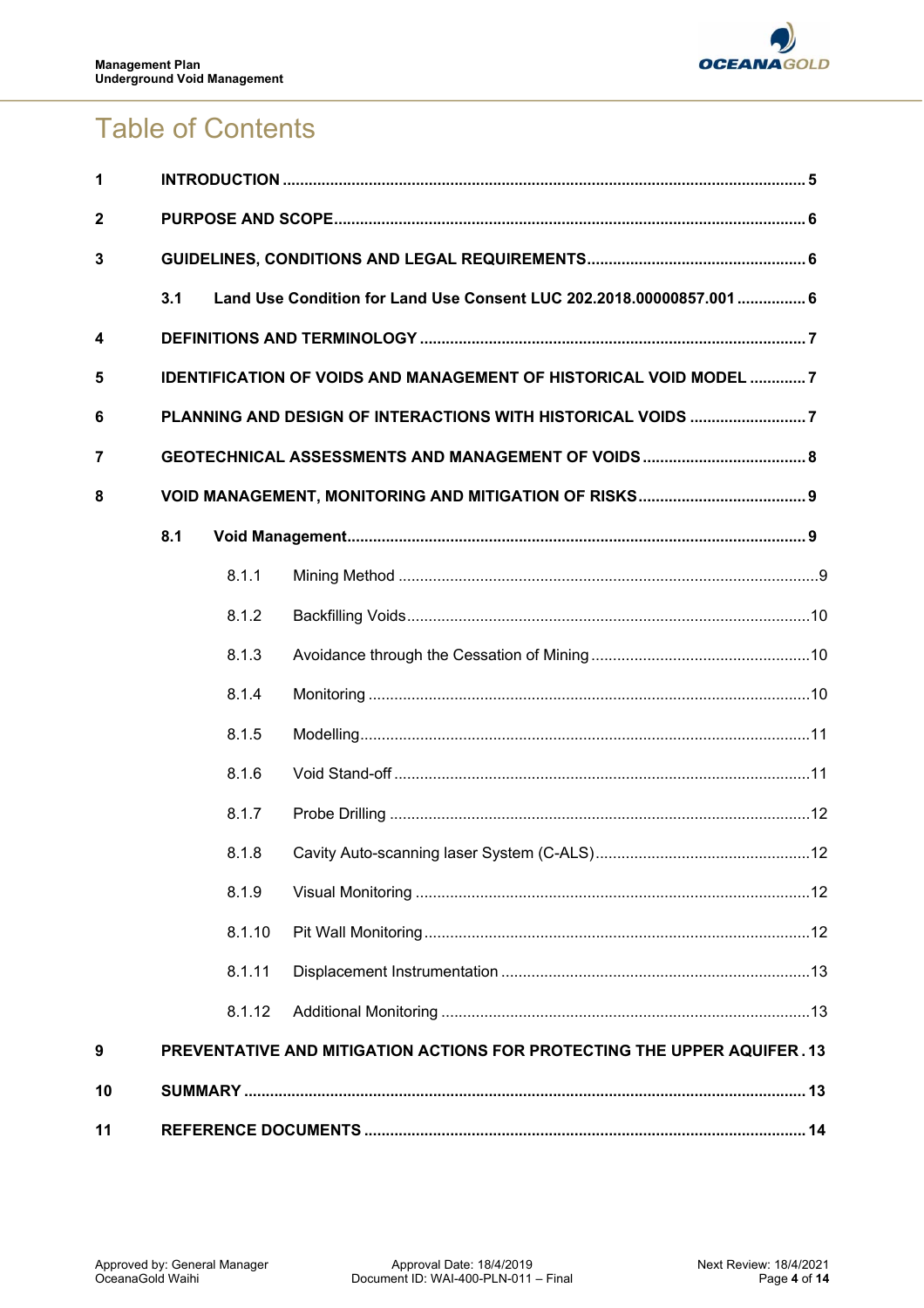

# **1 INTRODUCTION**

The Martha Underground mine will involve the mining of remnant and virgin (areas that have previously been unmined) material in the area previously mined between 1887 and 1952 by the Waihi Gold Mining Company and Grand Junction Company (Figure 1). The information in this document details how the interaction between historical and future workings will be managed.



**Figure 1. General overview of the Martha Underground Mine Area in relation to historical workings.**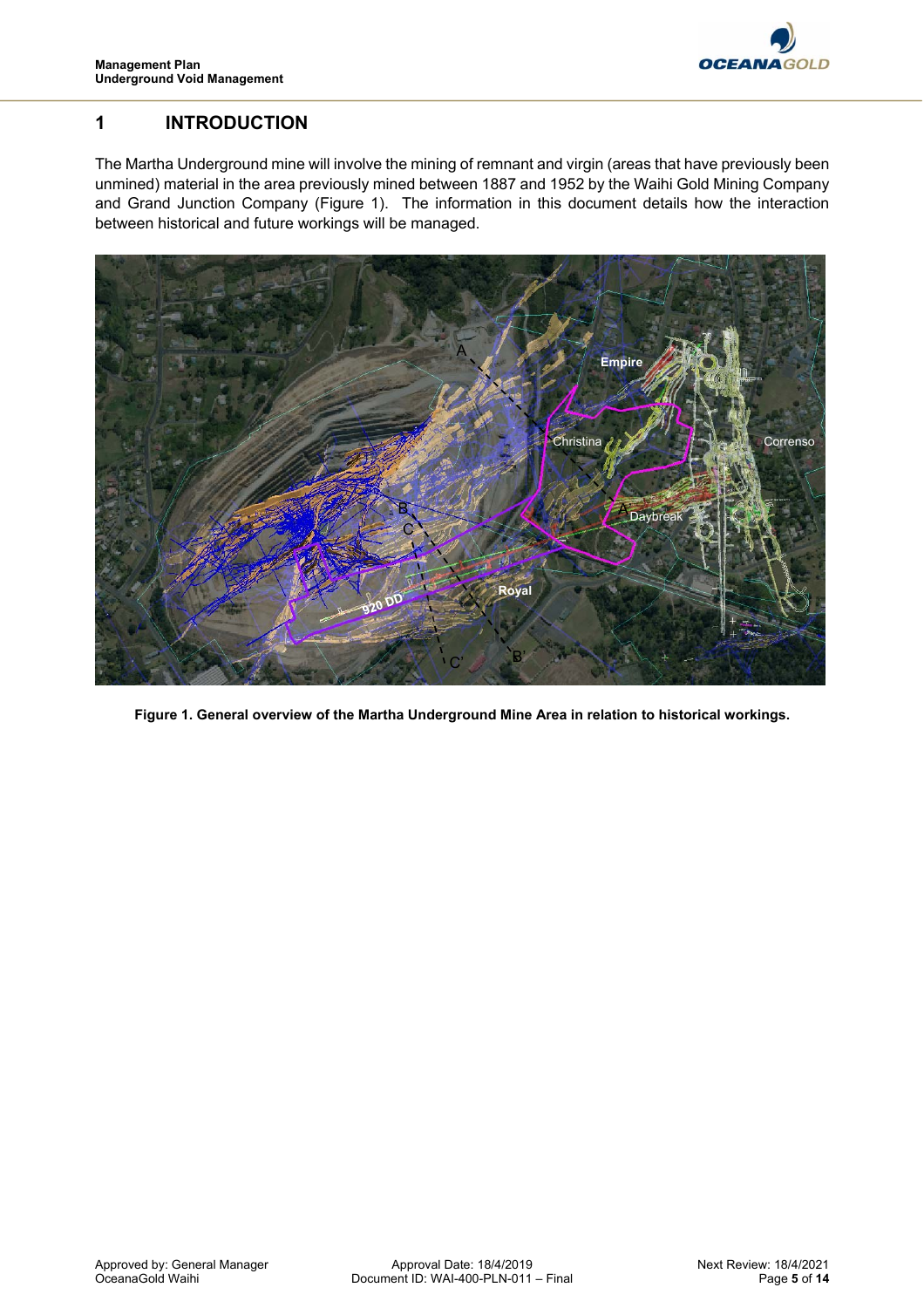

# **2 PURPOSE AND SCOPE**

This management plan covers any mining activities that are conducted within the Slevin Underground Project Area (SUPA), the Martha Drill Drive Project (MDDP) area, and the Martha Underground (MUG) project area.

The purpose of this document is to outline the management processes for dealing with mining activities in the areas of historical workings, to ensure surface stability. Whilst there are obvious overlaps between the risk to local and regional stability and worker safety, these hazards and controls associated with worker safety are covered by a series of detailed documents administered by WorkSafe New Zealand under the Health and Safety at Work (Mining and Quarrying Operations) Regulations 2016 and the Health and Safety at Work Act 2015.

This Void Management Plan will be read in conjunction with the Pit Slope Management Plan specifically conditions related to backfilling of old mine stopes

# **3 GUIDELINES, CONDITIONS AND LEGAL REQUIREMENTS**

This Void Management Plan (VMP) has been written in accordance with, and with reference to, a number of other documents and legislative framework, namely:

- 1. Project Martha Hauraki District Council. *Land Use Condition for land use consent* **LUC 202.2018.00000857.001.**
- 2. Principal Hazard Management Plan (PHMP) for Ground Control and Strata Instability.
- 3. The Waihi Underground Ground Control Management Plan (GCMP).
- 4. Principal Hazard Management Plan for Inundation and Inrush.

#### **3.1 Land Use Condition for Land Use Consent LUC 202.2018.00000857.001**

Specific consent conditions were agreed for Project Martha, one of those being the implementation of a VMP. Specific conditions/requirements of the VMP are detailed below and provide some of the framework for this document.

Page 19, *Condition #72. 30 working days prior to the commencement of any underground mining authorised*  by this consent, the consent holder shall provide to the Council for certification a Void Management Plan. If *certification is not provided within 30 working days of Council's receipt of the Void Management Plan activities authorised by this consent may commence.* 

*The objective of the Void Management Plan is to confirm the location and shape of old unfilled and filled mined voids, and to identify the risks and controls required to ensure ground surface stability. The plan will include, but will not be limited to:* 

- *a. Proposed remnant mining methods;*
- *b. The procedures / methods for the backfilling of stope voids (including historic stopes);*
- *c. Modelling;*
- *d. Probe Drilling;*
- *e. Monitoring and operating procedures;*
- *f. Specifications for construction and placement of stope pillars where required;*
- *g. Conduct sufficient investigations to develop an adequate understanding of the ground conditions, and verify the location, status and extent of historical mine workings; and*
- *h. Review the information from the investigations and adjust the mine design and stope design to ensure that there is a high level of confidence that the stopes will be stable prior to backfilling and in the long term.*

*The consent holder shall review and update the plan as necessary including whenever there is any change in the methods or procedures used for void detections monitoring or operating procedures and shall provide the updated plan to the council for certification.*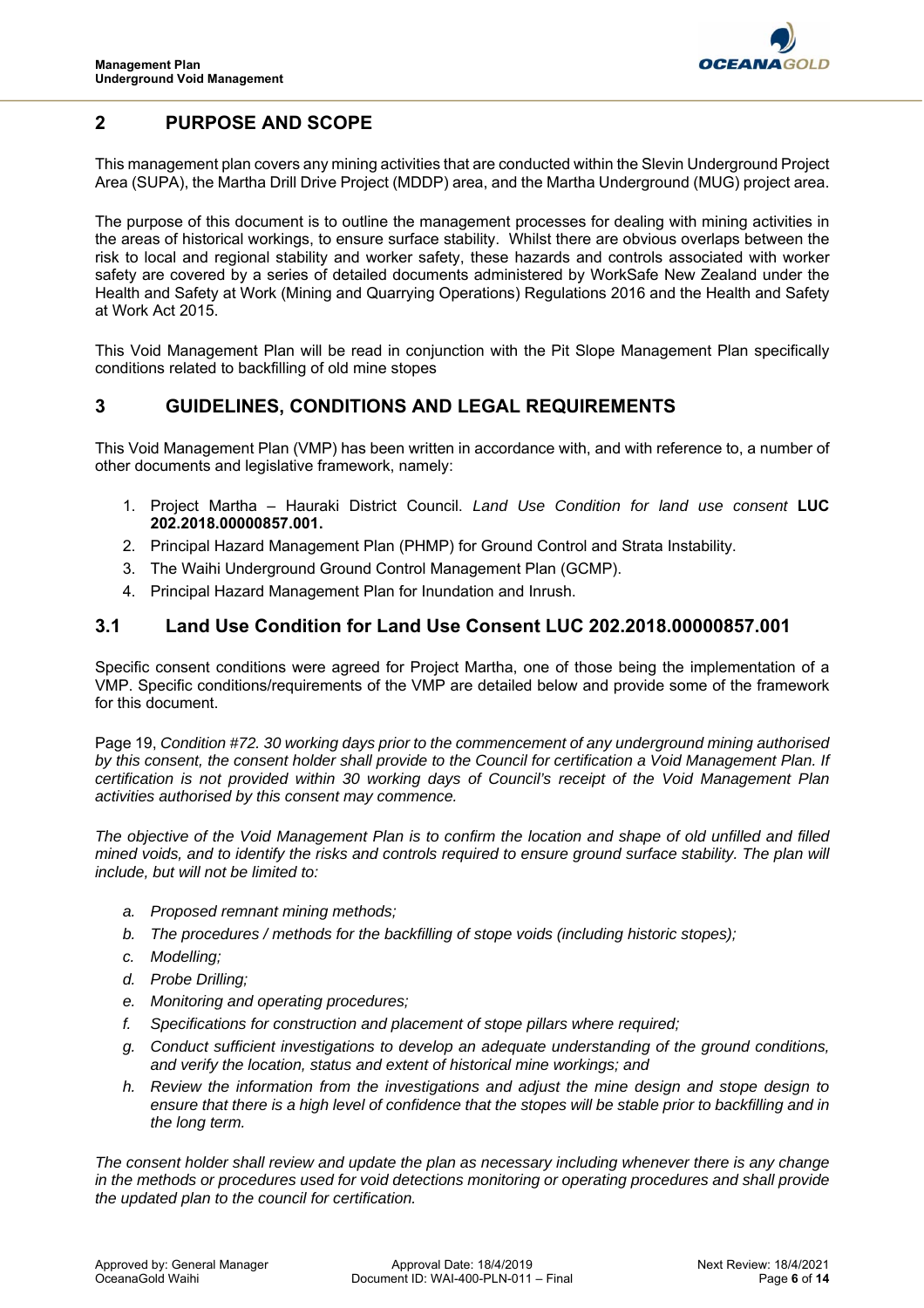

*Condition #73. The Void Management Plan shall include a procedure describing preventative and mitigation actions that would be implemented to ensure that the mining in the Rex Orebody does not drain the strata overlying the andesite via existing drill holes and structures. Preventative and mitigation actions may include:* 

- *a. Avoid intercepting the drill holes with mine workings;*
- *b. Grouting drills holes from underground where underground development intercepts holes into which water flows or geotechnical defects with significant and sustained waterflows; and*
- *c. Undertake geotechnical investigations to demonstrate to the satisfaction of Council that draining of the drill hole (s) will not adversely affect surface stability.*

# **4 DEFINITIONS AND TERMINOLOGY**

This document specifically relates to the identification and management of historical mine voids created during the mining of the historical Martha Underground Mine during mining activities from 1878 – 1953.

This document does not specifically cover the management of future/modern voids that will be created by mining of the MUG. These voids have been managed through conditions within the Land Use Consent LUC 202.2018.00000857.001. Voids that will be created by mining of the MUG may in some cases overlap or interact directly with historical voids, and in this instance will be managed under the Void Management Plan.

Historical voids relates to voids created during historical mining of the Martha deposit and may include:

- Development tunnels.
- Stopes, both filled and unfilled.
- Shafts such as haulage shafts (i.e. Number 2 Shaft), ore passes, waste passes and other such subvertical openings.

### **5 IDENTIFICATION OF VOIDS AND MANAGEMENT OF HISTORICAL VOID MODEL**

The primary tool for the identifying the size, shape, condition, and the spatial location of historical workings is the void model. The void model is a 3-dimensional digital model of the historical workings, including stopes, drives, shafts, and other incidental historical mine workings.

The model is maintained by the survey department and is overseen by the Senior Surveyor.

The model is updated and maintained as per the site guidelines. Information that is used to inform and update the void model comes from multiple sources such as 2-dimensional historical maps, diamond drilling, probe drilling, planned intersections with historical workings, and survey scans.

As per the site guidelines, this model must be updated regularly and be made available to other stakeholder departments such as geotechnical, mine planning, and operations. Site processes and procedures require that the latest version of the Void Model be used when designing, reviewing, or adjusting any mining activities in proximity to historical voids.

# **6 PLANNING AND DESIGN OF INTERACTIONS WITH HISTORICAL VOIDS**

Interaction of the proposed MUG with historical workings is inevitable due to the extensive nature of the historical workings, and the intention of the project to recover gold from materials left behind by historical activities.

The main types of interactions foreseen to occur between the Martha underground mining and historical workings includes:

- Proposed development and historical development.
- Proposed development and historical stopes (filled and unfilled).
- Proposed development and historical shafts.
- Proposed stoping and historical development.
- Proposed stoping and historical stopes (filled and unfilled).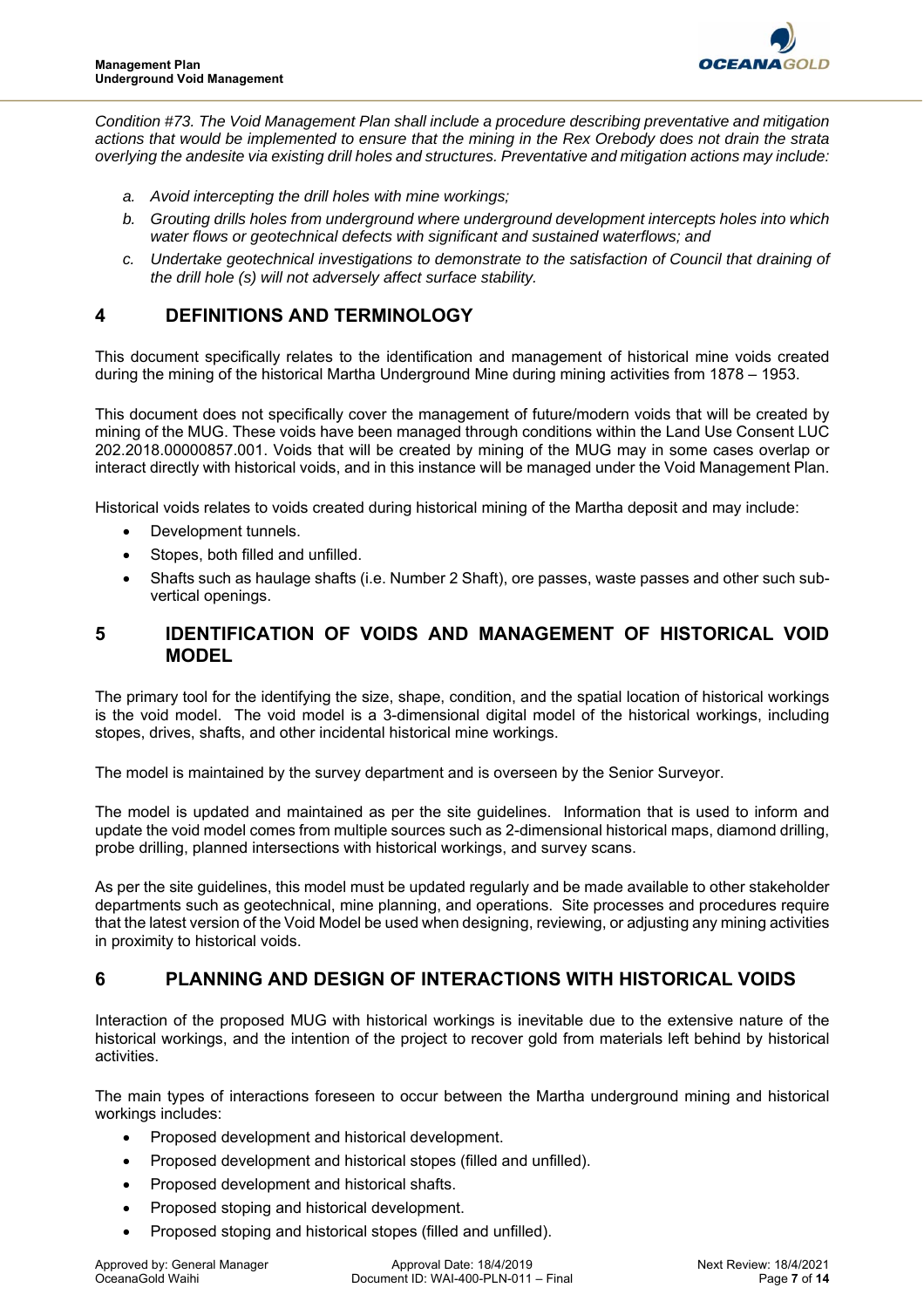

Proposed stoping and historical shafts.

Proposed shafts (such as vent shafts and ore/waste passes) will be planned to avoid all historical workings unless approved by the Underground Mining Manager.

As previously discussed mining in the Martha underground project area will be interacting and intersecting historic workings. Historic development drives are too small to represent any significant cave propagation / surface instability risk. Similarly stopes that have been backfilled do not constitute a significant caving hazard. The Stability Assessment Process outlines the processes used to assess and manage the risks of surface instability. Two resolutions of assessment are employed in the process:

- an annual review of the rolling three-year mine plan, and
- an assessment of each development design as they are issued.

The annual review requires stakeholder departments (particularly mine planning, geotechnical engineering and surveying) to review the upcoming three years of mining and provide documented assessments on any areas of concern. The assessment and feedback from the Geotechnical Department, amongst other things, will focus on maintaining regional stability and ensuring the planned mining activities will not cause surface instability. Interaction of the Martha open pit and the underground workings will also be a major component of this yearly review and assessment.

The development design review is a detailed assessment of each individual level design considers not only the planned level development, but also the intended use of the development, ie stoping above, or mining of a skin. It is an iterative process that requires the design to be assessed by Mine Planning, Survey, and Geotechnical Engineering. During this process all potential interactions with historical workings are identified and controls are implemented to mitigate any potential ground instability risks that could result from mining interactions. These controls may include avoiding the potential interaction, varying standoff distances, multiple stops for probe drilling, and trigger points for survey scans.

Once the design has been assessed and controls agreed upon, the design is approved by all relevant stakeholders and the authorisation to commence development is issued. The documentation of all this assessment and subsequent controls are filed for future reference.

### **7 GEOTECHNICAL ASSESSMENTS AND MANAGEMENT OF VOIDS**

Geotechnical review and reporting is an integral part of the void management planning process. As part of the stability assessment process a geotechnical checklist is completed prior to any development within proximity to historical workings. As mining activities progress, ongoing and regular geotechnical inspections and assessments will be an important part of ensuring the rockmass around historical voids remains stable.

The initial and ongoing geotechnical assessment of voids incorporates multiple steps and methodologies. These may include but are not limited to:

- Initial assessment based on spatial location of void in relation to other mine workings both historical and current.
- Assessment of interaction potential i.e. induced stress affects.
- Review of drill logs and core photos.
- Rock mass characterization based on drill holes and mapping:
	- Q-determinations;
	- Rock Mass Rating (RMR);
	- Geological Strength Index (GSI);
	- domain modelling; and.
	- numerical modelling plus on-going rock property test work.
- Review of all mapping and other information relevant to the void to determine:
	- significant discontinuities:
	- orientations:
	- jointing;
	- nature of veining; and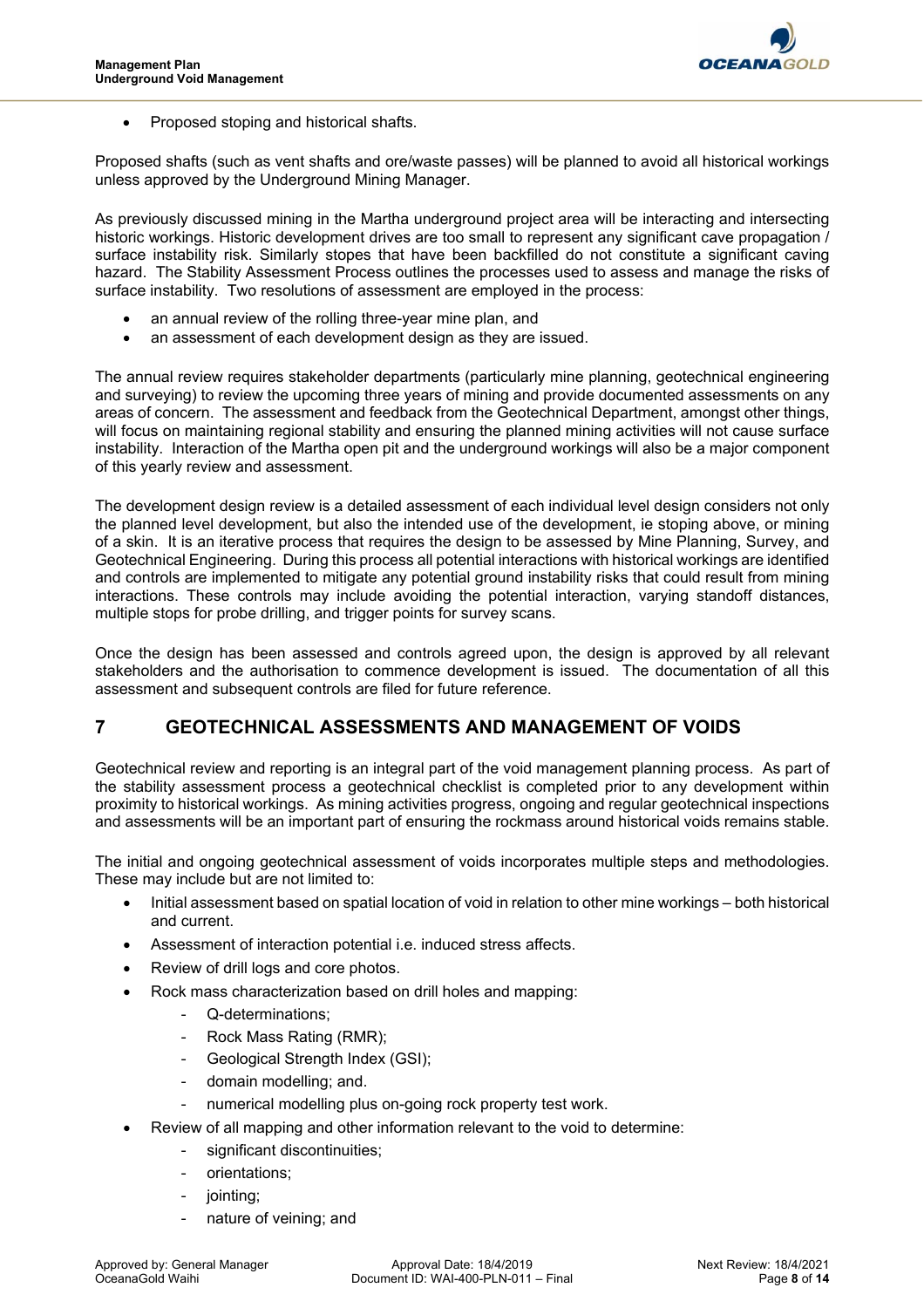

- previous history.
- Stability assessments are carried out using the above information. These assessments will include:
	- Mathews Potvin stability graph;
	- 2D Numerical modelling;
	- UNWEDGE as appropriate;
	- advanced 3D numerical modelling.
- Caving potential and whether there is a propagation risk.
- C-ALS information where it can be obtained. Taking multiple C-ALS surveys of historical open voids will provide precise data on the effect that mining activities may be having on the historical voids.
- Other monitoring, near-field and far-field using pit monitoring network:
	- near-field monitoring will include MPBX and clock its, plus SMART bolts and Slough meters above potential cave areas;
	- open pit monitoring of the prism station network and on-going pit-slope monitoring by radar.
- Options for backfilling:
	- optimum locations;
	- type of fill (cemented or run of mine waste).
- Team-based risk assessments to identify and formalize appropriate controls.
- Team-based back analysis.

# **8 VOID MANAGEMENT, MONITORING AND MITIGATION OF RISKS**

Following the assessment process, there will be historical voids that are identified as requiring some form of ongoing management, monitoring, or risk mitigation to ensure long term stability. These steps can be broken into different areas and are outlined below.

#### **8.1 Void Management**

The management of void's stability will principally be undertaken through use of the following measures:

- 1. Appropriate mining method selection.
- 2. Backfilling of voids.
- 3. Avoidance through cessation of mining/sterilisation.
- 4. Monitoring.
- 5. Modelling.
- 6. Void stand-off distances.
- 7. Stability pillars.

#### **8.1.1 Mining Method**

The mining methods to be used are those that require stope voids to be backfilled after the extraction of the ore, which is a requirement of the Land Use Consent Conditions. In areas that are considered virgin, Modified Avoca will be the primary method, but there may be areas utilising Overhand Cut and Fill, and possibly localised areas where transverse stoping methods may be used. The mining of these areas will proceed in a bottom up sequence either from the bottom of the orebody, or from a crown pillar.

A proportion of the resource is considered as remnants and either contained in mineralised envelopes immediately adjacent to unfilled historical stopes or as mineralised waste that was placed in historical stopes. In the case of being adjacent to open historical stopes these "skins" may be slashed into the existing void from a proximal development drive using a side-drilling method, or the historical void may be filled with a consolidated fill to stabilise it before the skin is extracted either by the side ring or Avoca method. The Stopes will be backfilled following the extraction of the ore. Mining of these areas will proceed from the bottom up either from the bottom of the orebody or from a crown.

Where the mineralised fill material is to be extracted, mining will proceed from the top down, with the rockmass above the panel investigated, and if required, supported prior to extraction to prevent any possible caving or void propagation. The height and length of each panel will be determined by the methods outlined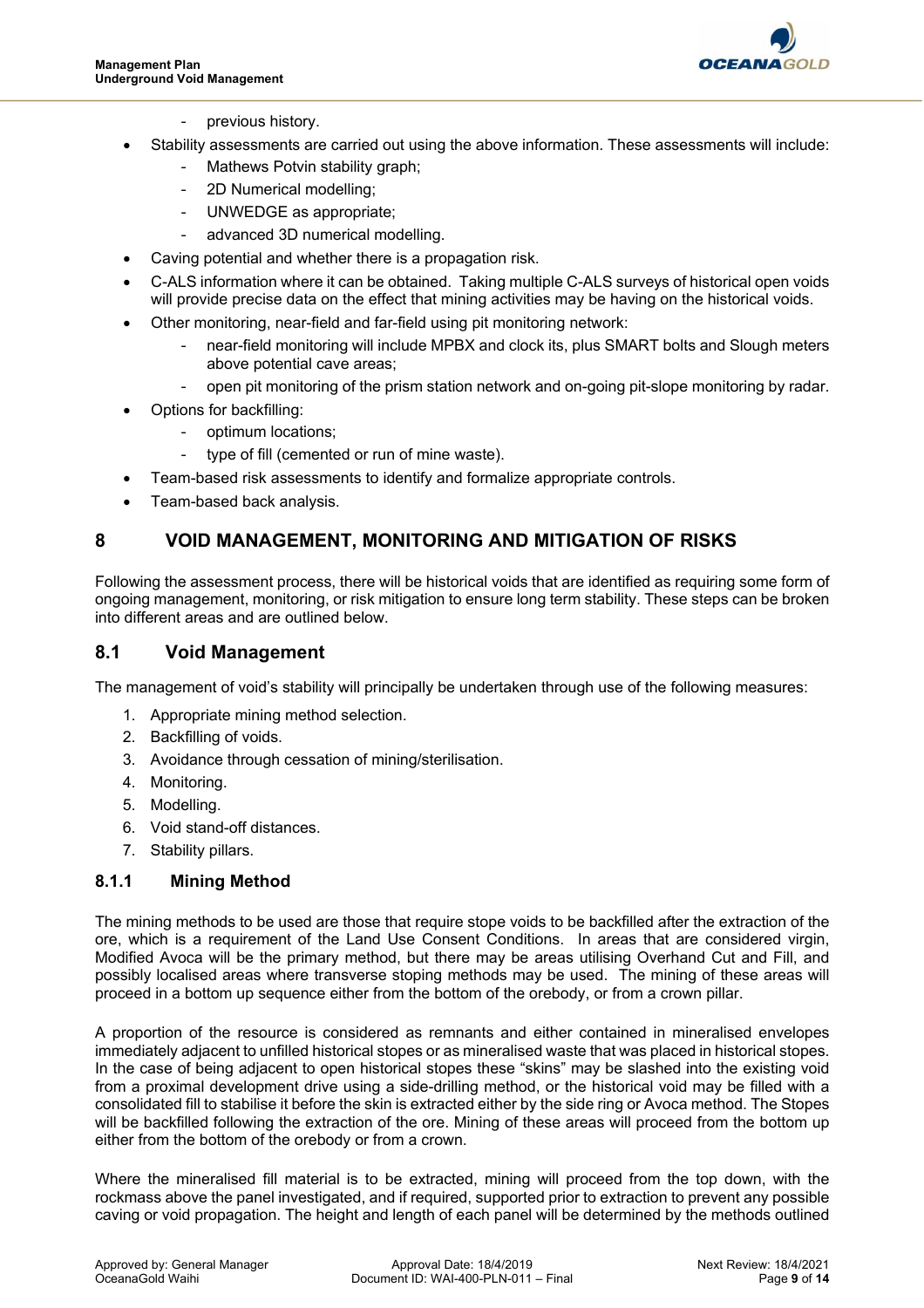

in Section 7 and restricted to ensure that their wall stability is not compromised. This method will be employed unless another method of extraction can be developed and proven by way of risk assessment that the material can be extracted without causing caving or void propagation that may impact on other underground workings and on the surface.

All methods involve sequential filling of voids as the mining front progresses. The mining methods do not leave voids and therefore any significant collapse of newly created voids leading to surface instability is not considered to be conceivable. Mining spans will be limited to reduce the likelihood of instability during extraction and will be promptly backfilled.

Stability pillars will be left as required to ensure the stability of stopes is maintained prior to backfilling. These are normally a section of intact rock which is not extracted to isolate mining blocks which may have some stability concerns such as a potential structural failure of a hanging wall. Pillars will also be left through subeconomic sections of the ore-body. Cemented rock-fill may also be utilised to create stability pillars. Exact pillar specifications are assessed on a case-by-case basis depending on the position and requirements.

Development drive dimensions will be generally less than 6 m wide x 6 m high.

There is extensive site-experience with the mining methods to be used and the ground conditions expected to be encountered.

#### **8.1.2 Backfilling Voids**

All stoping voids created by modern mining will be promptly backfilled following the extraction of the ore. This fill may be run of mine waste or consolidated fill.

Selected historical voids will be backfilled as required to maintain local and regional stability. Fill may be either run of mine waste rock or consolidated fill depending on the stabilisation requirements. For example if the company is seeking to extract ore from the margins of an historical void consolidated fill may be required to achieve sufficient strength.

In all cases backfilling of voids is expected to largely remove any instability which would be confirmed by monitoring, see 8.1.4.

#### **8.1.3 Avoidance through the Cessation of Mining**

In some areas rock mass conditions or the stability of the voids will mean further extraction would carry unacceptable stability risks. This will be determined during the team based risk assessment process. Such areas will be removed from the planning / design process and any associated ore considered sterilised. This is standard mining practice and it is accepted that not all of the ore-body can be recovered. Mine plans are updated to reflect the design changes.

#### **8.1.4 Monitoring**

Voids and the surrounding rock mass will be monitored by a combination of methods depending on access for installation and results retrieval and may include:

- Probe drilling with C-ALs surveys;
- Installation of instrumentation e.g extensometers, slough meters, SMART cables and tell-tale clockits, as well as other instrumentation as appropriate;
- Micro-seismics the Waihi operations operates a two-hub micro-seismic system installed with geophones giving broad coverage of the working areas. The overall level of seismic activity has been consistently very low. Results are reported monthly to the Hauraki District Council and any increase in the number of events is noted. Any event greater than ML-0.5 are designated "reportable events" under the terms of the licence conditions;
- Observational monitoring for all active mining areas. Non-active areas will be placed on inspection schedules for formal inspections, either monthly, six-monthly or annually depending on location, usage and proximity to other mining areas.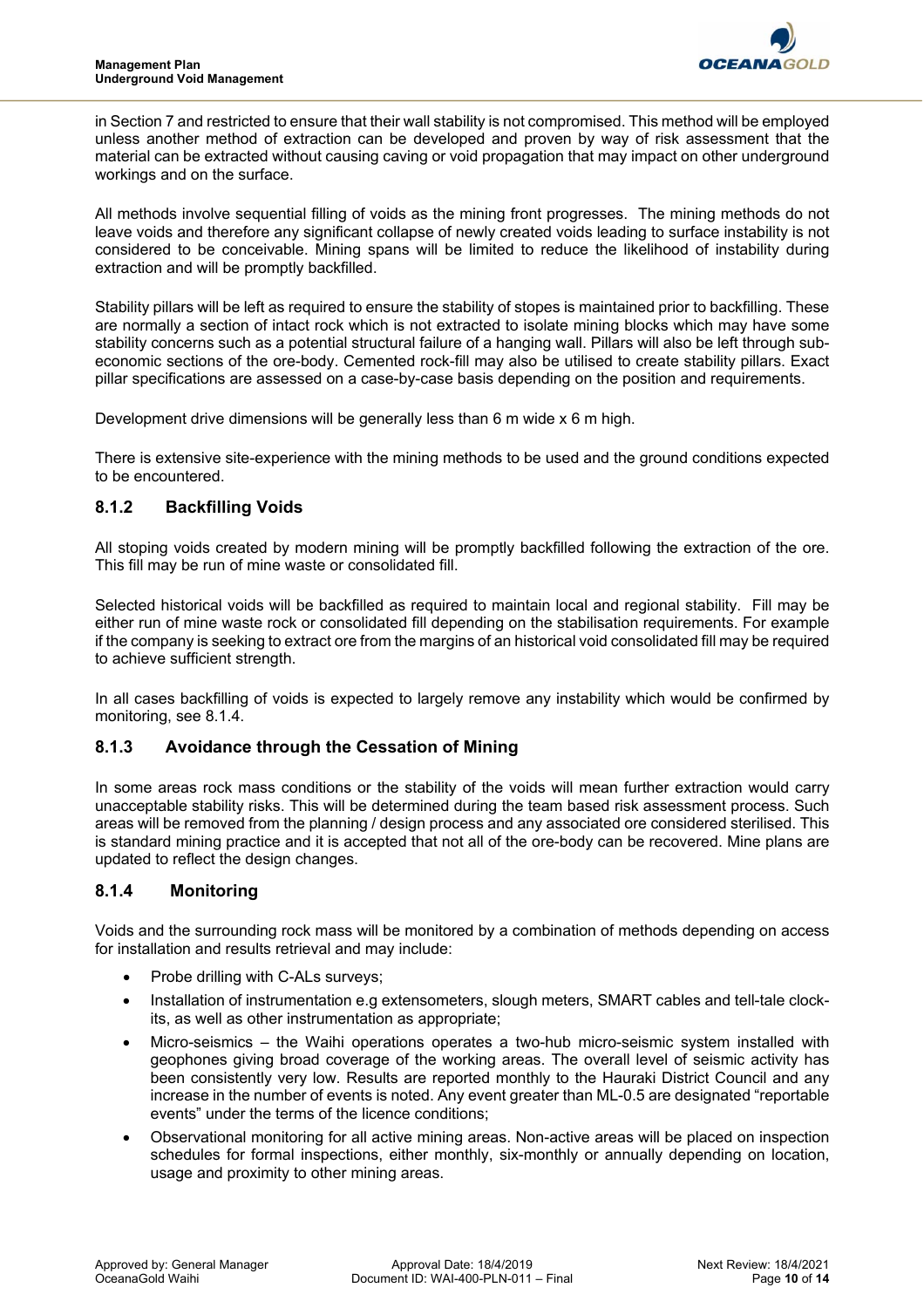

#### **8.1.5 Modelling**

Modelling of stope stabilities will include the Potvin / Mathews Stope Stability Method to manage temporary openings (i.e. stopes being mined that will be filled). This is an industry standard and has proven to be a good predictor of stope behaviour over many years of production and several different ore-bodies at the Waihi Underground Operations. Additional computer-based numerical modelling to assess stress redistributions and rock strengths around historic workings may also be carried out. It is not possible to give an exact span limit as stable spans are dependent on several variables but good mining practices dictate stable stope spans with minimal dilution and this should ensure instability is minimised.

#### **8.1.6 Void Stand-off**

As discussed above, the Stability Assessment is an iterative assessment process between all the stakeholder departments whereby stand-off distances are assessed and agreed. Stand-off distances will be based on the planned mining activity, the local rock mass conditions, the type of historical void, the known spatial accuracy of the historical void, and information on the contents of the historical void (empty, filled, or unknown).

Subject to further monitoring and assessment a stand-off distance of 40m from the proposed stoping to the Martha open pit will be maintained. Entech<sup>1</sup> suggest this stand-off distance will ensure there is sufficient natural rock pillars remain in place to maintain regional stability.

No stoping shall occur within 20 m of the mapped extent of the Milking Cow Zone. This three-dimensional zone is held within the consent holder's geological model and shown schematically as Appendix 5 in the HDC LUC.

For mining areas within the Slevin Underground Project Area (SUPA), the relevant land use consent conditions require the following stand off distances to historical voids.

| <b>Planned Mining</b>     | <b>Historical Mining</b>                      | <b>Proposed Stand Off Distances</b>                                                                                                                                                                                                                                                                                      |
|---------------------------|-----------------------------------------------|--------------------------------------------------------------------------------------------------------------------------------------------------------------------------------------------------------------------------------------------------------------------------------------------------------------------------|
| <b>Development Drives</b> | Development,<br>and<br>rises<br>access drives | Historical development shall not be<br>intentionally intersected                                                                                                                                                                                                                                                         |
| <b>Development Drives</b> | Unfilled portions of Stopes                   | Development drives shall have a<br>minimum standoff distance of 10 m<br>to unfilled portions of historical<br>stopes.                                                                                                                                                                                                    |
| <b>AVOCA Stopes</b>       | Unfilled portions of Stopes                   | Stoping shall not occur within 25m<br>of unfilled portions of historical<br>stopes                                                                                                                                                                                                                                       |
| <b>AVOCA Stopes</b>       | Crown pillars                                 | shall<br>Standoff<br>distance<br>be<br>increased to 30m, unless mitigation<br>measures can be put in place.<br>Mitigation measures<br>include<br>monitoring with laser scanning<br>devices such as CAL-S, or filling of<br>the unfilled void. via one or more<br>boreholes from a location outside<br>the standoff zone. |

1. Entech, Martha Underground Scoping Study (2018)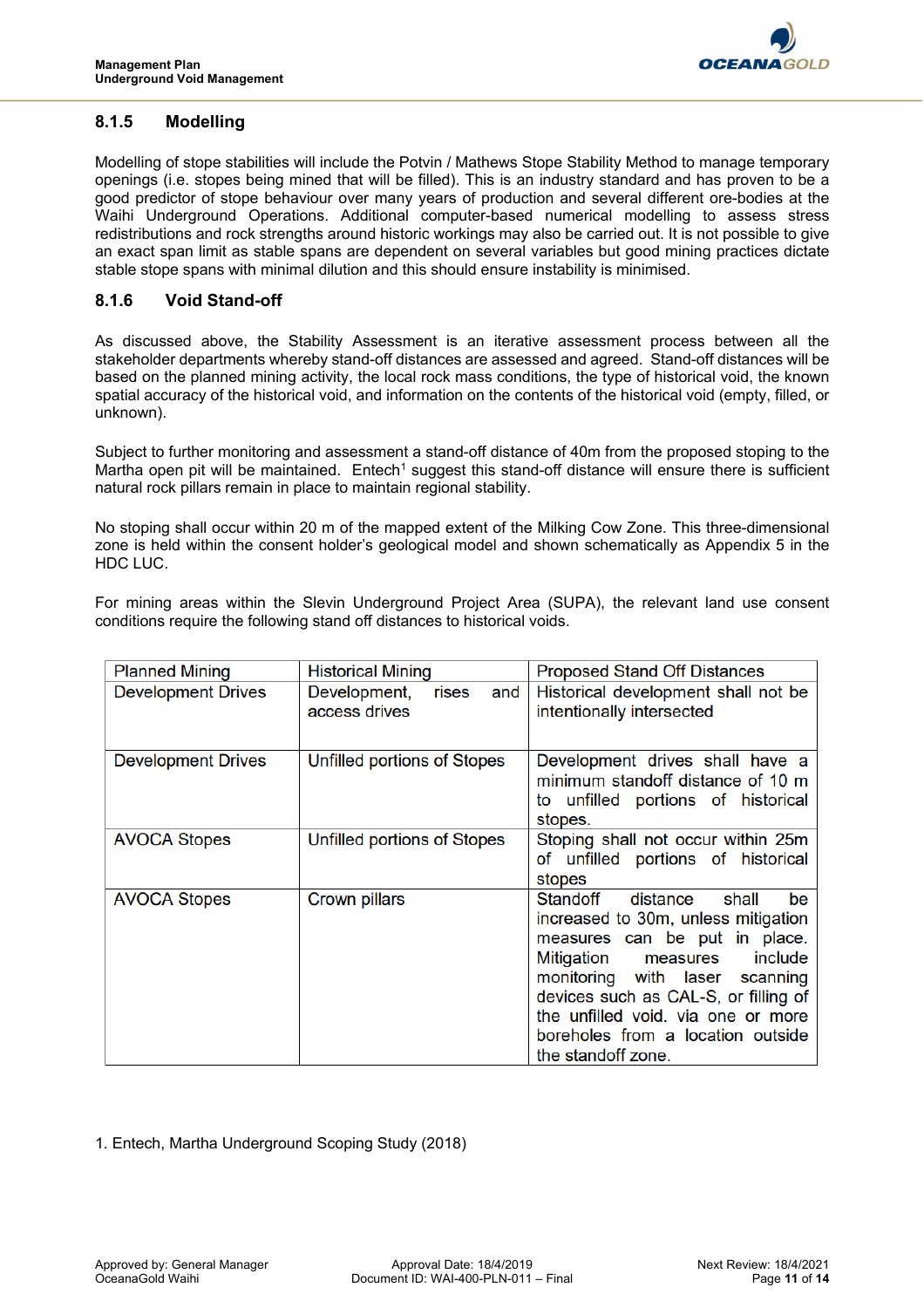

## **8.1.7 Probe Drilling**

Once mining development activities are within the vicinity of historical workings (typically at a stand-off distance as defined by the Stability Assessment Process) targeted probe drilling will be undertaken. The purpose of the drilling will be to confirm the position of the workings and to obtain information as to the nature of the workings.

The process to be followed is described in the Probe Management Process and is summarised below:

- 1. Development drive reaches a stand-off distance or part of the mine design that requires probes to be undertaken.
- 2. Probe drilling from mine development drives.
- 3. All probe holes will be entered into a database noting the dip / azimuth and distance the void was intercepted.
- 4. As historical workings are intersected by the probe holes, the 3D model will be updated as needed to reflect actual void locations.
- 5. Stope and tunnel (development) voids may be further assessed using C-ALS instrumentation. Models of the historical workings will be updated if there is variance from historic records.
- 6. Once the data has been assessed, a review is held and instructions on the next course of action are issued. This course of action could include more probe drilling, continue development, or redesign future development.

The frequency and density of probe drilling and probe hole designs will be based on previous knowledge of the location and nature of the void and will be part of the risk assessment process.

#### **8.1.8 Cavity Auto-scanning laser System (C-ALS)**

The C-ALS scanning systems is a tool utilised by the Survey department and consists of a cylindrical scanning head which is attached to rods that are used to insert the scanner into a void through a drill hole. The scanner can be inserted into a void from a distance of up to 200m, but a distance of around 35m is more typical due to the logistics associated with longer drill holes. It produces a three dimensional image of the void, and also contains a low resolution camera that is used to gain information on the void.

#### **8.1.9 Visual Monitoring**

All active working areas are regularly inspected by senior mining personnel i.e. Mine Foremen, Shift-Supervisors and Geotechnical Engineers. Additionally all mine personnel are trained, and required to, carry out work place inspections prior to commencing work in any area. There are numerous visual indicators of unusual rock mass responses which may be pre-cursors to developing stability issues. Some indicators include:

- fresh surface cracking;
- cracks in shotcrete or fibrecrete;
- bagging of scats in the mesh;
- ravelling on walls;
- loading of bolts / deformation of ground support;
- "pig-tailing" cable-bolt end strands;
- ground noise;
- small rock falls or scats falling; and
- any changes to the work place since the previous inspection.

The underground workforce is experienced and trained to look for any visual indicators and are required to report any unusual occurrences or concerns immediately.

#### **8.1.10 Pit Wall Monitoring**

The open pit, although currently not operating has a network of prism stations on the pit slope walls and surrounds and are auto-scanned by a high precision theodolite at approximate 4-hourly intervals. Results are checked and plotted daily. In addition a radar scanner monitors sections of the pit walls as required. Any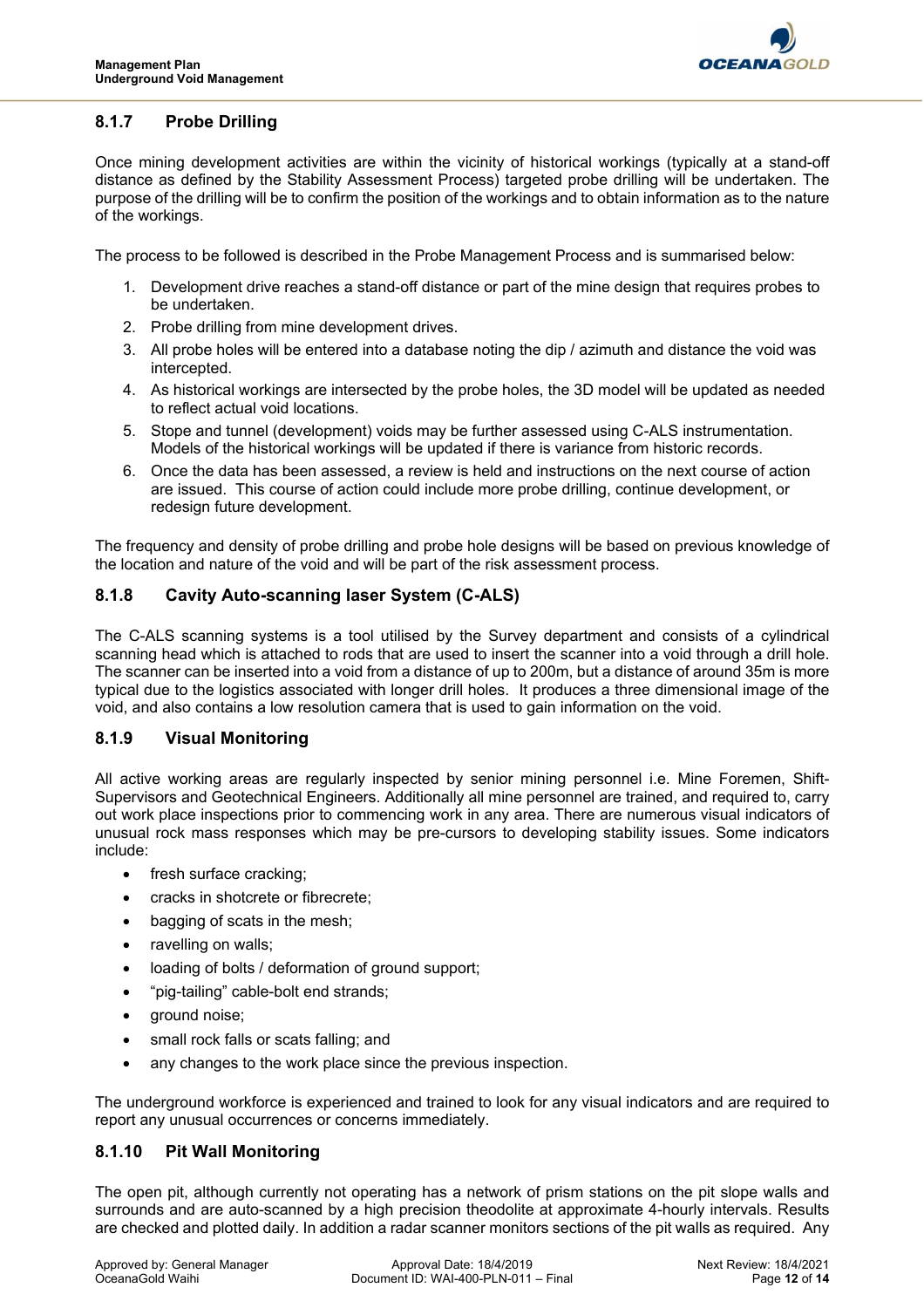

movements outside of set threshold limits automatically triggers alerts to the open pit geotechnical engineer and pit supervisor. These notifications will be given to relevant underground personnel once mining in the Martha Project Area commences.

#### **8.1.11 Displacement Instrumentation**

Use of instrumentation such as multi-point borehole extensometers (MPBX), vibrating wire stress meters, slough meters or tell-tale "clock-its" are installed as required in areas requiring a higher level of monitoring. These instruments provide early indications of ground movements and are routinely used in the underground operations.

#### **8.1.12 Additional Monitoring**

Monitoring of proposed (modern) stoping voids will be undertaken via regular Cavity Monitoring Survey (CMS) of stopes once they are emptied, as is the current practice at the Correnso Underground Mine. This allows the capture of detailed and accurate 3D void models. It will also enable the mine to measure performance of stopes against designs, which are fed back into the design loop for improvement where required. Active stopes will also be visually inspected by mine employees on typically a shift by shift basis as part of routine activities.

# **9 PREVENTATIVE AND MITIGATION ACTIONS FOR PROTECTING THE UPPER AQUIFER**

To ensure that there are no surface effects caused by the draining of the strata above the andesite layer that overlies several areas of the mining operations, the following measures have been implemented. These include:

- No stoping will occur in the Rex Orebody above a depth of 40m below the andesite contact;
- All surface drill holes into the Rex Orebody area will be fully grouted.. If this is not possible due to a void or porous veining etc, van ruth plugs will be installed in the hole to isolate these areas and the remainder of the hole is to be grouted. This information is to be stored in Drill Hub for future reference;
- All surface drill holes that are intersected by underground workings that are producing water will be plugged (usually by grouting) within 36hrs of being intersected; and
- All diamond drill holes will be clearly marked on plans used by underground workers to alert them of their presence.

# **10 SUMMARY**

Mining in the Martha underground project area is planned to extract remnant ore adjacent to historical voids as well as more recently identified ore-zones. Void management utilising the management, monitoring and mitigation controls detailed in this plan will ensure the stability of the historical voids.

The management processes utilising all the controls within the VMP are to be implemented whenever mining activity is within the identified potential zone of influence of any historic voids.

Monitoring of the voids utilising C-ALS instrumentation will improve the knowledge of the nature of the voids and allow for on-going assessments and checks and model validation. Additional monitoring, both near-field and more distal will ensure all developing stability-related issues are identified at an early stage, allowing prompt management and mitigation.

If modern mining activity has the effect of destabilising any historical voids to the extent that the void becomes a risk to surface stability, then the historical void will be stabilised. This will be achieved by backfilling the historical void in question. In effect, the company commits to the on-going stability or stabilisation of the historical voids in relation to the impact of its operations.